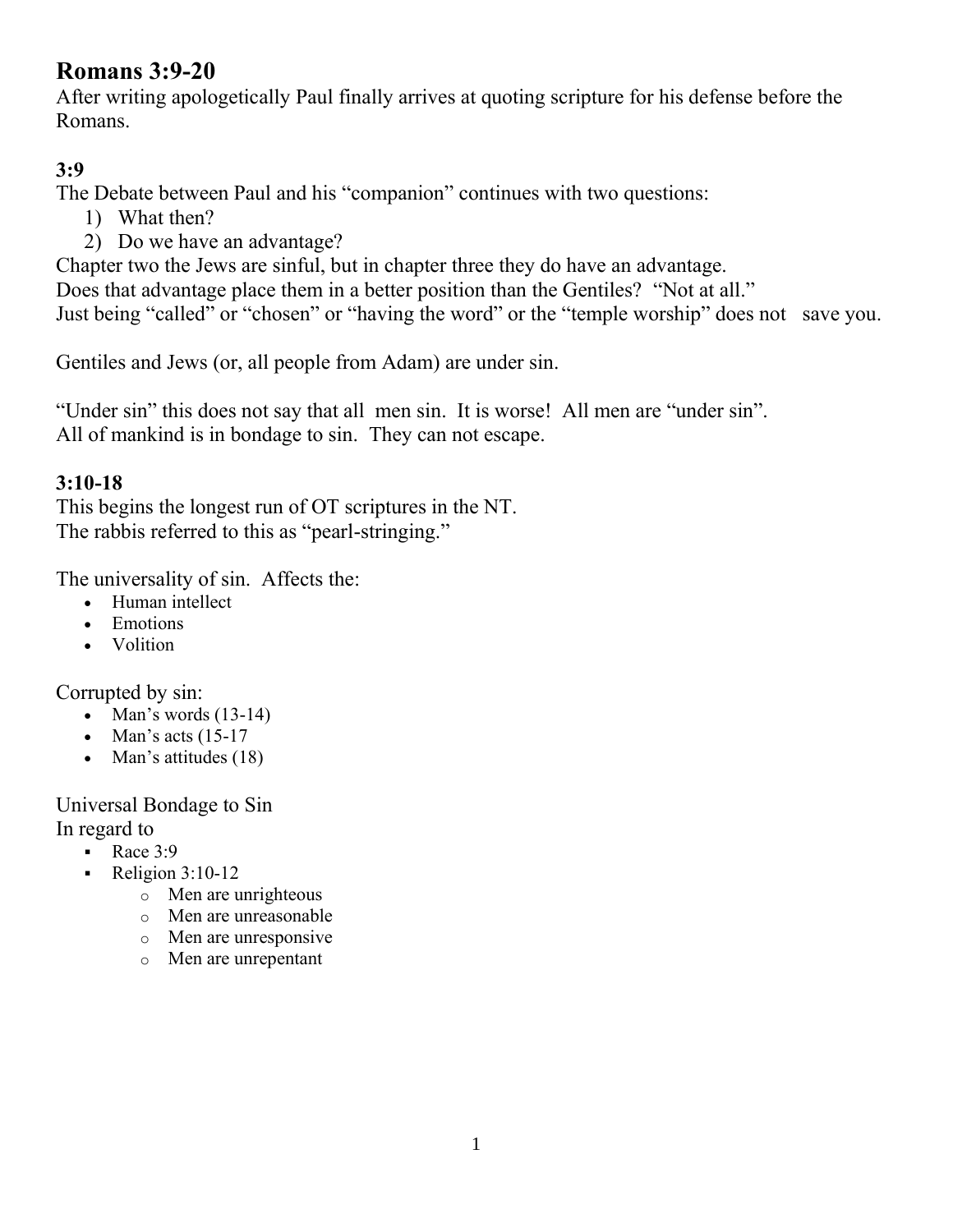### **The Necessity of an Honest Evaluation**

You are not doing anyone a favor by not telling them their condition, their diagnosis, or the penalty for their crime.

- An Accountant needs to reveal that the financial condition of the company is bad.
- A Doctor needs to explain to the patient that the disease is serious.
- A Criminal on probation needs to know the results of a probation violation.
- The same is true for mankind. . . He must be told about his sinful condition.

The good news, unlike the bankrupt, the terminal, or the lifer in prison, there is an answer to our sin problem.

#### **3:10-12 No one is Righteous**

This is  $\overline{Psalm}$  14:1-3. Psalm 53:1-3 is similar.

Paul changes "no one who does good" to "no one who is righteous" which lays the foundation for the theme of the book: Righteousness.

No one is in right standing with God. No one can be in right standing before God by man's efforts.

#### **No One Who Seeks God**

No one seeks God w/o God prompting him John 6:44-46 People can and should seek God (Acts 17:26-27) Man is responsible to seek God. Jeremiah 29:13, "You will seek me and find me when you seek me with all of your heart."

#### **TOTAL DEPRAVITY OF MAN**

Use of words:

- None
- all
- not even one

Sin has affected every part of man's being. Total includes:

- Every part of man
- Every man

#### **3:13-14 Sins of the Mouth: Wicked Words**

Describes sin and builds a case for the statement that "no one is in right standing with God."

These verses describe the sinfulness of human speech in the order in which speech is formed:

- 1) The throat the corruption that is inside of man. Jesus said what comes out of a man makes him unclean.
- 2) The tongue
- 3) The lips
- 4) The Mouth